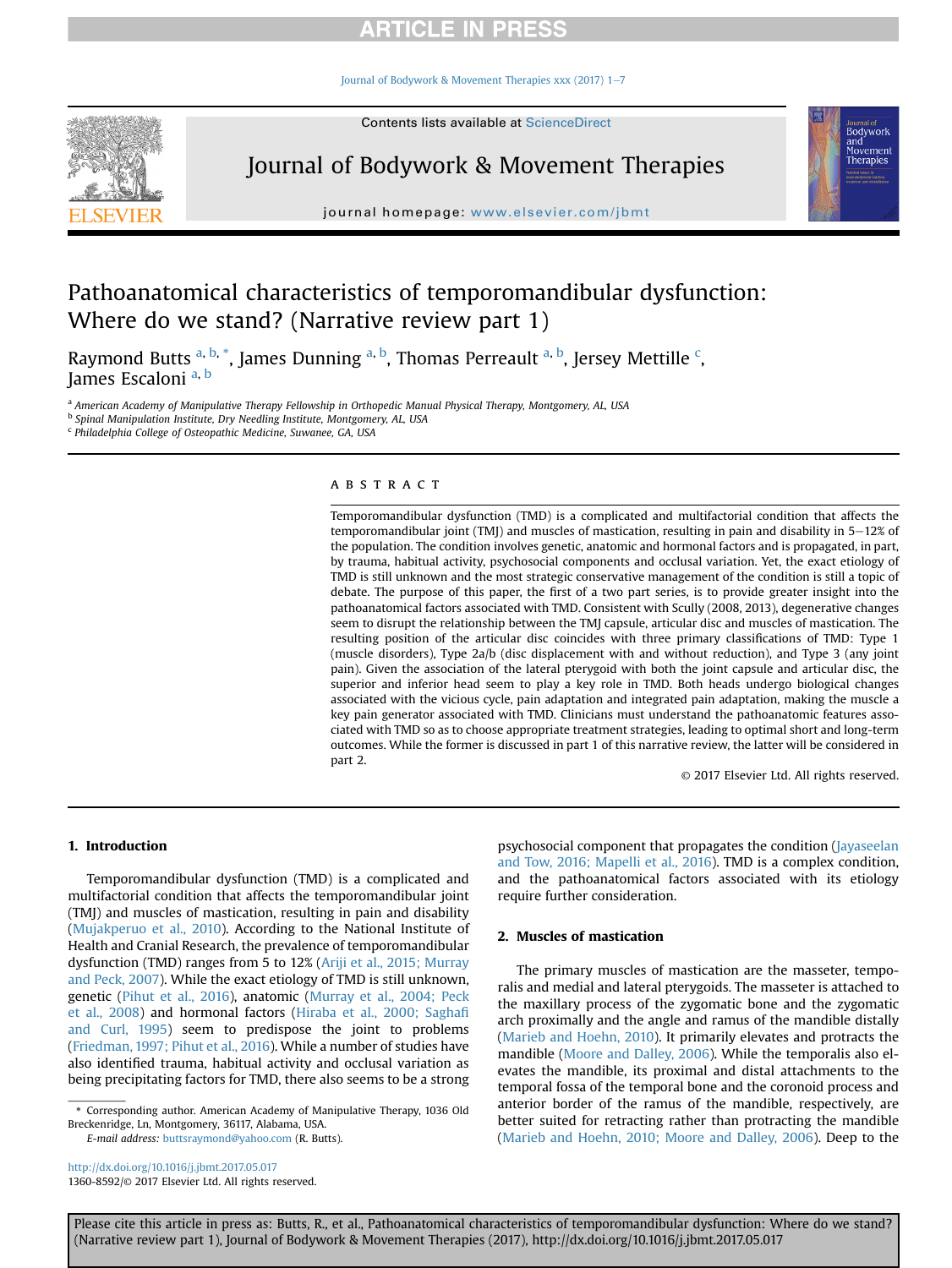temporalis and masseter, the medial pterygoid further assists with mandibular elevation and protrusion via its attachments to the lateral pterygoid plate and medial surface of the ramus of the mandible ([Marieb and Hoehn, 2010; Moore and Dalley, 2006\)](#page-5-0). While the medial pterygoid also facilitates side-to-side grinding movements ([Moore and Dalley, 2006\)](#page-5-0), the synergistic actions of the temporalis, masseter and medial pterygoid vertically close the jaw during mastication ([Marieb and Hoehn, 2010; Moore and Dalley,](#page-5-0) [2006](#page-5-0)).

In contrast, the lateral pterygoid is divided into two heads, both of which are intimately related to the TMJ. Classically, the superior head of the lateral pterygoid runs from the infratemporal crest of the sphenoid bone and inserts onto the anterior aspect of the articular disc ([Stelzenmueller et al., 2016\)](#page-5-0). Based on the attachments of the superior head, a number of researchers have suggested that it may contract to pull the disc forward during mandibular depression ([Hiraba et al., 2000; Juniper, 1984;](#page-4-0) [Reichert and Stelzenmuller, 2008; Schunke et al., 2006\)](#page-4-0), consistent with the position of the mandibular condyle [\(Manfredini,](#page-5-0) [2009; Stelzenmueller et al., 2016\)](#page-5-0). Given this function, hyperactivity of the superior head of the lateral pterygoid could easily be implicated in anterior disc displacement ([Bakke et al., 2005;](#page-4-0) [Taskaya-Yilmaz et al., 2005\)](#page-4-0).

However, based on the relatively small number of superior head fibers directly attached to the articular disc [\(Carpentier et al., 1988\)](#page-4-0) compared to the condylar neck and the limited number of studies demonstrating superior head activation during mandibular depression [\(Gibbs et al., 1984; Hiraba et al., 2000; Mahan et al.,](#page-4-0) [1983; Manfredini, 2009; McNamara, 1973; Murray and Peck,](#page-4-0) [2007; Murray et al., 2004; Wood et al., 1986\)](#page-4-0), some researchers have suggested an alternative function. The nonelastic quality of the ligaments connecting the disc to the condyle and the biconcave shape of the disc also makes it unlikely that the disc is able to migrate from the superior aspect of the condyle, making tracking unnecessary [\(Manfredini, 2009\)](#page-5-0). Notably, the posterior aspect of the disc attaches to the posterior capsule via retrodiscal tissue, which maintains posteriorly directed traction via its superior layer as the disc moves anteriorly with jaw opening ([Manfredini, 2009\)](#page-5-0). The attachment of the disc anteriorly to the superior head may, therefore, passively drag the disc forward in concert with the actions of the inferior head during mandibular depression, while its primary purpose may be to counter the retrodiscal traction and provide an anterior braking force to the disc as it moves posteriorly into the condyle during mandibular elevation [\(Manfredini, 2009\)](#page-5-0).

The inferior head of the lateral pterygoid runs from the lateral plate of the pterygoid process to the condylar process of the mandible ([Bakke et al., 2005; Benninghoff, 2004; Schmolke, 1994;](#page-4-0) [Stelzenmueller et al., 2016; Taskaya-Yilmaz et al., 2005; Usui](#page-4-0) [et al., 2008\)](#page-4-0). Classically, bilateral inferior head activation is responsible for mandibular depression and protrusion ([Gibbs et al.,](#page-4-0) [1984; Hiraba et al., 2000; Mahan et al., 1983; McNamara, 1973;](#page-4-0) [Murray and Peck, 2007; Murray et al., 2004; Wood et al., 1986\)](#page-4-0), functions that have been confirmed by single-motor-unit recordings conducted by Phanachet et al. [\(Phanachet et al., 2001,](#page-5-0) [2002](#page-5-0)). That is, the bilateral contraction of the inferior head works with the suprahyoid digastric muscles ([Marieb and Hoehn, 2010;](#page-5-0) [Stelzenmueller et al., 2016\)](#page-5-0) to pull the mandible anteriorly and inferiorly out of the fossa during jaw opening [\(Miloro, 2004\)](#page-5-0). Notably, while the masseter, temporalis, medial pterygoid and superior head of the lateral pterygoid all seem to be primarily active during mandibular elevation, the inferior head of the lateral pterygoid and the digastric muscles are the primary players during mandibular depression ([Monemi et al., 1999; Peck et al., 2000\)](#page-5-0).

While a number of studies support the notion that the superior head is primarily active during mandibular elevation and the inferior head is active during mandibular depression [\(Desmons](#page-4-0) [et al., 2007; Hiraba et al., 2000; Mahan et al., 1983; McNamara,](#page-4-0) [1973; Murray et al., 2004](#page-4-0)), investigations using EMG have suggested a more synchronous relationship for the two heads ([Hannam and McMillan, 1994; Murray et al., 2004](#page-4-0)). By incorporating image guided EMG electrode placement via computer tomography, Murray et al. discovered more overlap between the superior and inferior head of the lateral pterygoid than previously thought [\(Murray et al., 2004\)](#page-5-0). In fact, the authors cite three unique regions of the superior head of the lateral pterygoid, a medial region that fires consistent with the inferior head (i.e. during mandibular depression, protrusion and contralateral excursion), a lateral region that is active during mandibular elevation, retrusion and ipsilateral excursion and a middle region that exhibits firing patterns consistent with both the superior and inferior head ([Murray et al., 2004; Phanachet et al., 2001\)](#page-5-0). Therefore, EMG electrodes mistakenly placed in the middle region would certainly suggest the superior and lateral pterygoid were functionally similar when, in fact, that appears to not be the case [\(Murray et al., 2004\)](#page-5-0).

Notably, the ipsilateral activation of the superior and inferior head of the lateral pterygoid has also been implicated in ipsilateral and contralateral jaw movements, respectively [\(Murray et al.,](#page-5-0) [2004](#page-5-0)). In doing so, the inferior head may provide horizontal forces required for mastication and parafunctional activities ([Murray et al., 2004; Widmalm et al., 1987; Wood et al., 1986\)](#page-5-0). The inferior head seems to progressively increase in activity with horizontal excursion of the mandible in the contralateral direction ([Murray et al., 2004; Uchida et al., 2002\)](#page-5-0). Importantly, while some activity of both the superior and inferior head of the lateral pterygoid has been shown to occur with intercuspal jaw clenching, this action may be an effort to stabilize the condyle and prevent slippage in the posterior direction [\(Murray et al., 2004; Widmalm et al.,](#page-5-0) [1987](#page-5-0)). Alternatively, the superior head may be firing to tension the articular disk, thereby maintaining the position of the condyle ([Murray et al., 2004](#page-5-0)). Thus, while the masseter, temporalis and medial pterygoid provides the forces required for mastication in the vertical plane, the inferior head of the lateral pterygoid seems to facilitate horizontal forces. The reciprocal actions of the superior and inferior heads in the horizontal plane further suggest a role in fine motor control of the mandible during jaw movements [\(Murray](#page-5-0) [et al., 2004; Phanachet et al., 2001, 2002\)](#page-5-0).

#### 3. The lateral pterygoid: two distinct muscles

Treating the superior and inferior head of the lateral pterygoid as one or two muscle continues to be a source of debate in the literature [\(Hannam and McMillan, 1994; Murray and Peck, 2007;](#page-4-0) [Murray et al., 2004](#page-4-0)). Perhaps the best argument for two functionally distinct lateral pterygoid muscles is their neural innervation ([Desmons et al., 2007](#page-4-0)). According to Kim et al. the superior head is innervated by the buccal nerve, while the inferior head is innervated by the mandibular nerve trunk ([Kim et al., 2003](#page-5-0)). While different fiber orientations of a multi-penniform muscle could alternatively explain various complex actions of a single muscle ([Desmons et al., 2007; El Haddioui et al., 2005\)](#page-4-0), the unique neural innervation and activity during both jaw opening and closing suggests that a 2 muscle system is more likely ([Aziz et al., 1998;](#page-4-0) [Juniper, 1981, 1984; Liu et al., 1989](#page-4-0)). Notably, the masseter and medial pterygoid have the same muscle fiber structure and only fire during mandibular elevation ([Desmons et al., 2007\)](#page-4-0).

### 4. Etiology of temporomandibular dysfunction with anterior disc displacement

While TMD is a complex condition with a multi-factorial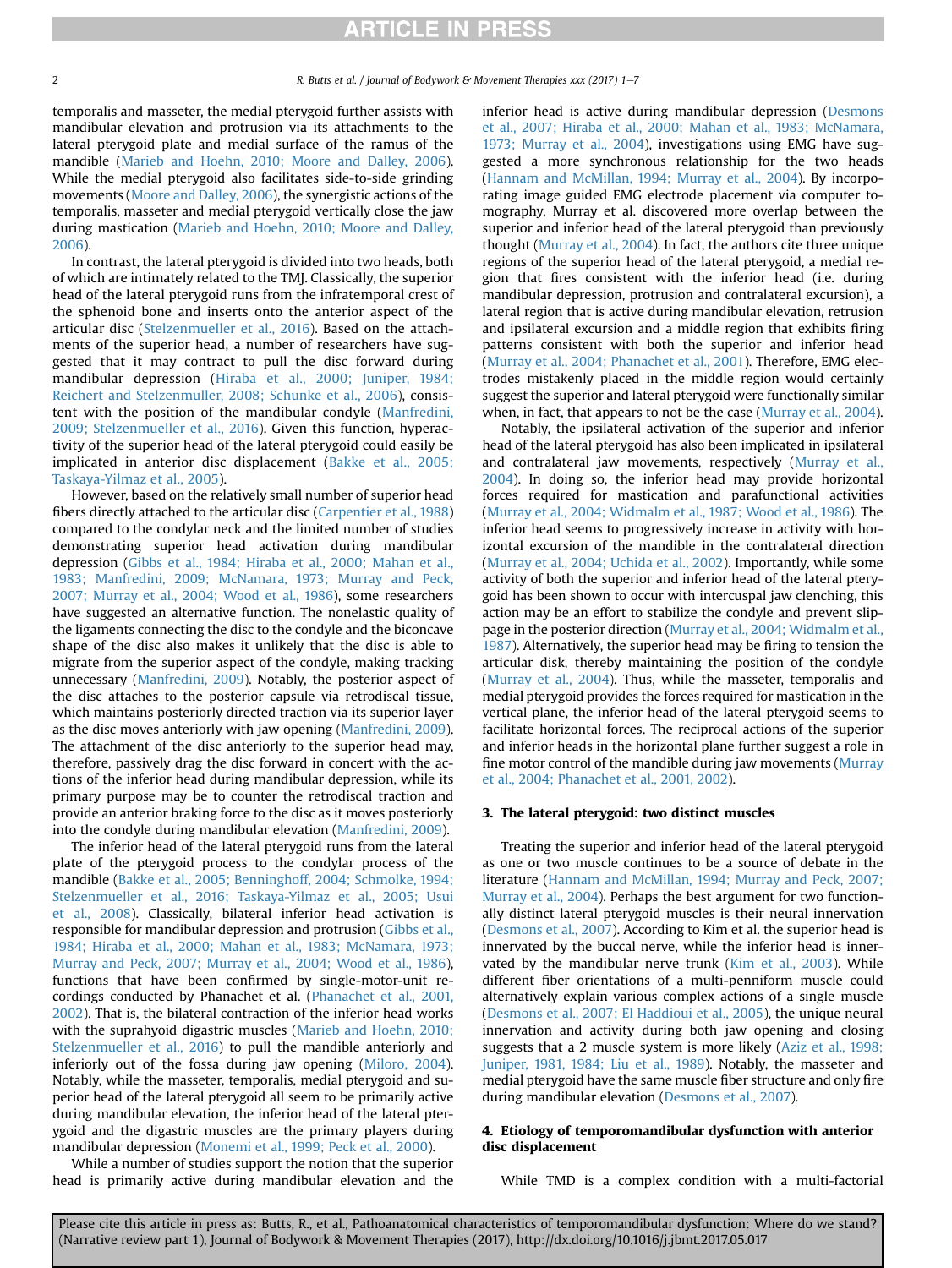etiology ([Gauer and Semidey, 2015; Silva et al., 2015\)](#page-4-0), a recent study by Kumar et al. looked at 44 patients with TMD via MRI and found that 81.8% had disc displacement with or without reduction, but only 2.3% of displacement occurred in the posterior direction ([Kumar et al., 2015\)](#page-5-0). That is, most disc displacement occurs in the anterior direction ([de Leeuw and Klasser, 2013](#page-4-0)), suggesting a disruption of the delicate balance in the forces imposed on the posterior and anterior aspect of the articular disc that normally work together to ensure proper tracking of the condyle ([Manfredini, 2009; Taskaya-Yilmaz et al., 2005](#page-5-0)). Interestingly, the predominant mechanism described by [Scully \(2008, 2013\)](#page-5-0) involves trauma and/or degeneration of the posterior capsule, which allows the disc to slip anterior of mandibular fossa and places the connection between the superior head of the lateral pterygoid and the anterior aspect of the disc on slack ([Scully, 2008, 2013\)](#page-5-0). According to Scully ([Scully, 2008, 2013\)](#page-5-0), the superior head of the lateral pterygoid is no longer able to control the disk as it moves back into the fossa during mouth closing ([Gauer and Semidey,](#page-4-0) [2015; Liu et al., 1989\)](#page-4-0). As a result, the inferior head of the lateral pterygoid may attempt to compensate by becoming active both during mouth opening, when it normally should fire, and during mouth closing, when it is normally silent ([Juniper, 1984; Lafreniere](#page-5-0) [et al., 1997](#page-5-0)). The double duty imposed on the inferior head results in significant overuse, resulting in micro tearing ([McCain et al., 1989;](#page-5-0) [Perrott et al., 1990; Scrivani et al., 2008](#page-5-0)), trigger point formation ([Gonzalez-Perez et al., 2015; Harrison et al., 2014; Sidebottom et al.,](#page-4-0) [2013; Wright, 2000](#page-4-0)), and pain [\(Chantaracherd et al., 2015; Lund](#page-4-0) [et al., 1991; Manfredini, 2009; Scrivani et al., 2008](#page-4-0)).

Scully [\(Scully, 2008, 2013](#page-5-0)) outlines 3 classifications of TMD based on the position of the articular disc, which is consistent with the recent diagnostic classification proposed by Harrison et al. ([Gauer and Semidey, 2015; Harrison et al., 2014](#page-4-0)). With little to no movement of the disc (Type 1: muscle disorders), muscle pain may be the primary symptom, resulting directly from overuse and/or tension or indirectly via guarding and central-mediated myalgia ([Harrison et al., 2014\)](#page-4-0). However, if there is remarkable anterior displacement of the disk, the condyle would shift on and off the central aspect of the disk during mandibular depression (Type 2a: Disc Displacement with Reduction without limited opening), often causing clicking, clunking and popping [\(Harrison et al., 2014;](#page-4-0) [Manfredini, 2009\)](#page-4-0). In the event that the disc continues to slip anteriorly, the disc may prevent a full anterior glide of the condyle (close-lock), thereby limiting mandibular depression (Type 2b: Disc Displacement without Reduction with Limited Opening) ([Harrison](#page-4-0) [et al., 2014\)](#page-4-0). [Nitzan \(2002\)](#page-5-0) also reports a number of cases whereby the mandibular condyle shifts over the articular disc and cannot return to the fossa, resulting in an inability to elevate the mandible (open-lock) [\(Nitzan, 2002\)](#page-5-0). The continuous loading of joint structures, especially the retrodiscal tissue, results in persistent inflammation, a precursor of osteoarthritis (Type 3: Any Joint Pain) ([Harrison et al., 2014; Manfredini, 2009\)](#page-4-0).

#### 5. Etiology of temporomandibular dysfunction with anterior disc displacement: superior head of lateral pterygoid

Any disruption of the balance between the posterior force imposed on the disc from the superior layer of the retrodiscal tissue and the anterior force from the superior head of the lateral pterygoid could, therefore, result in anterior disc displacement and TMD ([Manfredini, 2009\)](#page-5-0). Interestingly, Mazza et al. reported a correlation between a greater concentration of superior head attachments onto the disc and TMD, which may predispose the disc to excessive braking [\(Mazza et al., 2009\)](#page-5-0). Excessive braking may not be an issue under healthy conditions, but over involvement of the superior head combined with degenerative changes of the TMJ could additively result in TMD [\(Manfredini, 2009; Mazza et al., 2009\)](#page-5-0). A number of studies have demonstrated increased signal intensity on T2 images in the posterior aspect of the disc in TMD patients, which indicates effusion and represents an early sign of arthritis ([Omami](#page-5-0) [and Lurie, 2012; Takaku et al., 1998; Tomas et al., 2006](#page-5-0)). With time, two distinct changes occur to the retrodiscal tissue. There is evidence that the fibers of the superior layer begin to rupture and the stiffer fibers of the inferior layer begin to stretch, resulting in an anterior shift of the articular disc [\(Eriksson et al., 1992; Manfredini,](#page-4-0) [2009\)](#page-4-0). Interestingly, Finden et al. reported nonlinear changes in T1 and T2 image signal intensity of the superior head of the lateral pterygoid consistent with muscle spasms in patients with displacement of the anterior disk ([Finden et al., 2007](#page-4-0)). Given the connection between muscle overload, fatigue and ion imbalance ([Bergeron, 2008](#page-4-0)), the spasms may be indicative of superior head overuse. Ironically, however, the involuntary muscle activity likely works to further jerk the disc forward, propagating the cycle of dysfunction ([Finden et al., 2007](#page-4-0)). An anteriorly shifted disc disrupts the disc-stabilizing function of the superior head of the lateral pterygoid, eventually leading to disuse and atrophy ([Taskaya-](#page-5-0)[Yilmaz et al., 2005](#page-5-0)). Notably, patients with TMD experience greater anterior disc displacement and subsequent superior head spasms, disuse and atrophy on MRI images, when the muscle primarily attaches to the articular disc and not the disc and the condyle ([Taskaya-Yilmaz et al., 2005](#page-5-0)). Given that Yang et al. found more pathologic changes in the superior head than the inferior head of the lateral pterygoid, the superior head seems to be a primary player in TMD ([Yang et al., 2001](#page-6-0)).

#### 6. Etiology of temporomandibular dysfunction with anterior disc displacement: articular disc

Changes to the disc shape and joint lubrication could also disrupt the normal forces imposed on the articular disc ([Manfredini, 2009\)](#page-5-0). More specifically, a thickening of the posterior disk bands and a thinning of the anterior bands cause a gradual transition from a biconcave shape to a biconvex shape [\(Almasan](#page-4-0) [et al., 2013; Hirata et al., 2007; Manfredini, 2009](#page-4-0)). According to Manfredini et al. a biconcave shape is advantageous, as it helps to seat and stabilize the disc on top of the mandibular condyle, especially during the translation phase of jaw closing ([Manfredini,](#page-5-0) [2009\)](#page-5-0). Notably, Hirata et al. found a significant relationship between anteriorly displaced discs without reduction and either folded or biconvex shapes, suggesting that a disc that has lost its shape may be easier to anteriorly displace ([Hirata et al., 2007](#page-4-0)). In addition, a number of authors have suggested that the normal movement of the articular disc in and out of the mandibular fossa requires a low friction coefficient ([Nitzan, 2001](#page-5-0)). According to [Tanaka et al. \(2008\),](#page-5-0) repetitive overloading or "wear and tear" results in decreased joint lubrication between the articular disc and the mandibular fossa ([Tanaka et al., 2008\)](#page-5-0). As the inferior head of the lateral pterygoid pulls the condyle forward during jaw opening, the increase in friction causes the disc to lag behind, leading in the disruption of the disc-condyle attachments ([Leonardi et al., 2011; Manfredini,](#page-5-0) [2009; Nitzan, 2001; Tanaka et al., 2008](#page-5-0)). As a result, the compression of the disc by the condyle during chewing combined with activity of the superior head of the lateral pterygoid displace the disc anterior of the fossa, thereby placing the retrodiscal attachments in a stretched position [\(Leonardi et al., 2011; Manfredini,](#page-5-0) [2009; Nitzan, 2001; Tanaka et al., 2004, 2008](#page-5-0)). Importantly, changes in the shape of the articular disc and increased friction are not mutually exclusive issues. According to Tanaka et al. the mere presence of the disc minimizes the frictional coefficient [\(Tanaka](#page-5-0) [et al., 2006\)](#page-5-0). While a healthy disk minimizes incongruity between joint surfaces, a misshaped disk (i.e. biconvex and folded) is less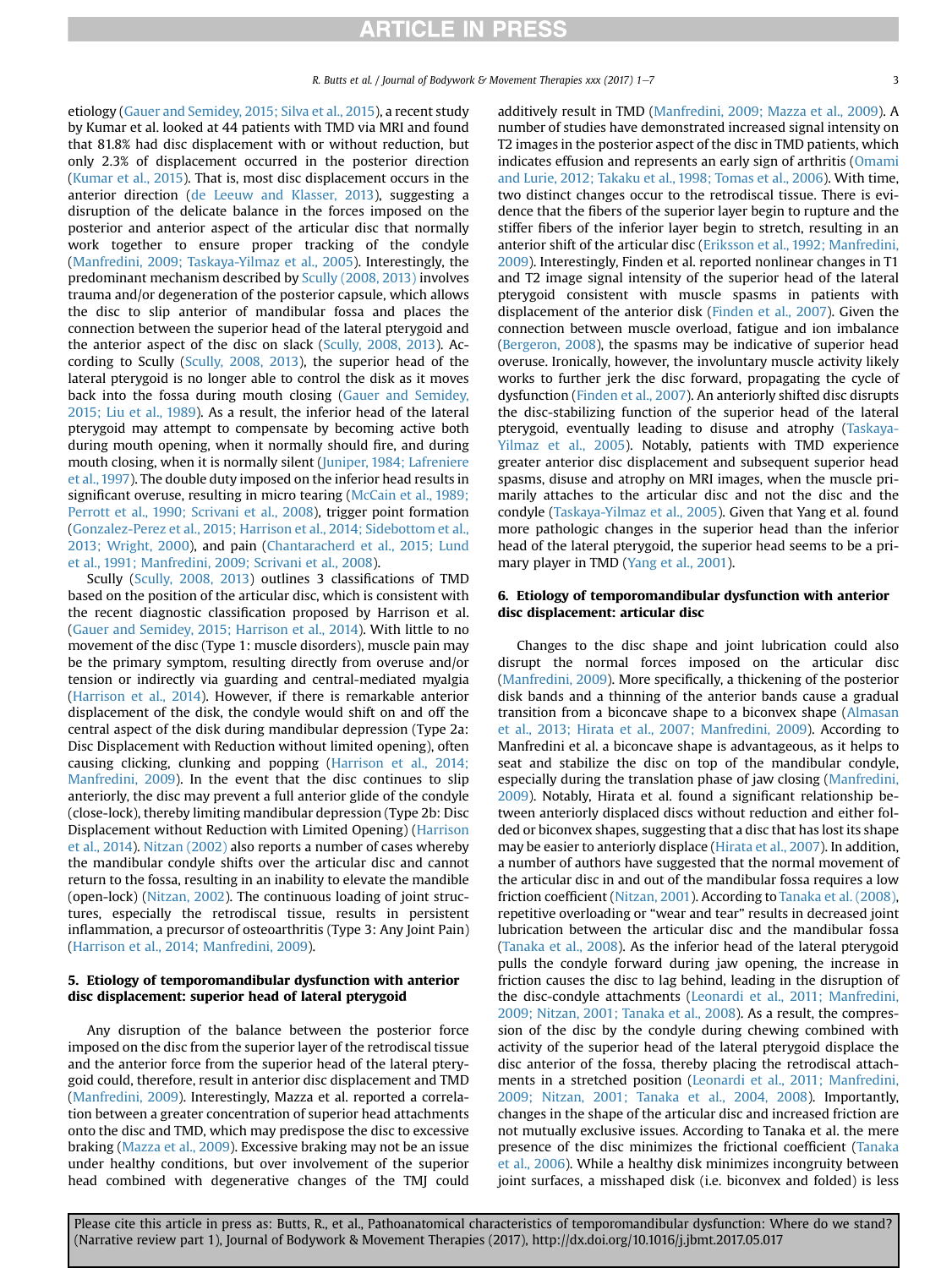R. Butts et al. / Journal of Bodywork & Movement Therapies xxx (2017) 1-7

capable of doing so ([Tanaka et al., 2006](#page-5-0)).

### 7. Etiology of temporomandibular dysfunction with anterior disc displacement: inferior head of lateral pterygoid

Per the Scully model of TMD ([Scully, 2008, 2013](#page-5-0)), the inferior head of the lateral pterygoid becomes more active in TMD in an attempt to compensate for the superior head's failure to stabilize the disk on the mandibular condyle ([Juniper, 1984; Lafreniere et al.,](#page-5-0) [1997](#page-5-0)). Juniper et al. reported simultaneous activity in the superior and inferior head of the lateral pterygoid (when it should normally be silent) during mandibular closing in patients with TMD ([Desmons et al., 2007; Juniper, 1984\)](#page-4-0). Lafreniere et al. also found increased superior head EMG activity during molar clenching, suggesting a loss of disk stabilization function in patients with internal disc derangement [\(Lafreniere et al., 1997](#page-5-0)). At the same time, the authors measured increased activity in the inferior head during rest, resisted protraction and clenching, which likely represents an effort to compensate for the lost stabilization while continuing to maintain its normal function ([Lafreniere et al., 1997](#page-5-0)). Notably, no EMG increases were found in the temporalis and masseter in any condition, suggesting that these muscles may play less of a role in symptoms related to TMD ([Lafreniere et al., 1997](#page-5-0)).

Consistent with [Lafreniere et al. \(1997\)](#page-5-0)., Yang et al. identified 136 MR images of dysfunctional TMJs whereby both the superior and inferior head of the lateral pterygoid were abnormal ([Yang](#page-6-0) [et al., 1992](#page-6-0)). The authors identified 51.47% of the joints as having hypertrophied superior and inferior lateral pterygoids ([Lafreniere](#page-5-0) [et al., 1997; Yang et al., 1992\)](#page-5-0). Moreover, 27.2% and 11% of the TMDs presented with atrophy and contractures of the superior belly, respectively, and hypertrophy of the inferior belly. That is, while the superior belly initially attempts to manage the articular disc, it eventually undergoes pathological changes indicative of pain avoidance and disuse, and the inferior belly tries to compensate ([Hannam and McMillan, 1994; Yang et al., 1992](#page-4-0)). In accordance with Scully ([Scully, 2008, 2013\)](#page-5-0), 89.7% of patients with TMD had an abnormal lateral pterygoid with a hypertrophied inferior head according to MRI [\(Hannam and McMillan, 1994\)](#page-4-0), findings consistent with recent investigations by Rawlani et al [\(Rawlani S, 2013](#page-5-0)). and [Lopes et al. \(2015\)](#page-5-0). It is perhaps worth mentioning that radiologists are taught to recognize a "double disc sign" to identify patients with anterior disc displacement ([Bag et al., 2014](#page-4-0)). The name comes from the fact that an anteriorly displaced disc often looks like two discs due to hypertrophy of the inferior head of the lateral pterygoid ([Bag et al., 2014\)](#page-4-0).

Interestingly, a number of authors have reported improvements in the dislocations ([Fu et al., 2010; Oztel et al., 2016; Stark et al.,](#page-4-0) [2015](#page-4-0)), clicking [\(Bakke et al., 2005; Emara et al., 2013](#page-4-0)), pain ([Karacalar et al., 2005; Sunil Dutt et al., 2015](#page-5-0)) and disability ([Karacalar et al., 2005; Sunil Dutt et al., 2015\)](#page-5-0) associated with TMD after injecting the lateral pterygoid muscle with botulinum toxin A. Bentsianov et al. also noted a 70% success rate in adults with severe bruxism by injecting botulinum toxin into the lateral pterygoid, temporalis and masseter [\(Bentsianov et al., 2004; Tan and Jankovic,](#page-4-0) [2000](#page-4-0)). However, perhaps the most convincing evidence connecting a hyperactive inferior head of lateral pterygoid and TMD comes from a recent study by [Guerrero et al. \(2015\)](#page-4-0). By comparing conebeam computed tomography images of 60 patients with TMD, the authors found that patients with TMD had significantly longer pterygoid plates than control subjects [\(Guerrero et al., 2015](#page-4-0)). Given that the distal insertion of the inferior muscle belly attaches to the lateral pterygoid plate of the sphenoid bone, Guerrero et al. hypothesize that muscle hyperactivity leads to lengthening of the plate via Wolff's Law, which may be a primary, or at least one of the etiologic factors, for the pain and dysfunction associated with TMD

#### ([Guerrero et al., 2015](#page-4-0)).

#### 8. Temporomandibular pain: lateral pterygoid

Empirical evidence of patient symptoms during clinical evaluation further implicates the lateral pterygoid as playing a major role in TMD. [Cooper and Kleinberg \(2007\)](#page-4-0) looked at 4528 patients with TMD and found that the most prevalent symptom was tenderness to palpation of the lateral pterygoid muscle (83.3%) followed by tenderness of the joint capsule itself (62.4%) [\(Cooper and Kleinberg,](#page-4-0) [2007\)](#page-4-0). Similarly, the most common symptom (96%) of patients with TMD with and without occlusal abnormalities was sensitivity of the lateral pterygoid ([Ai and Yamashita, 1992; Shinoda et al., 2008\)](#page-4-0). [D'Ippolito et al. \(2010\)](#page-4-0) also evaluated 50 patients with TMD using the lateral pterygoid muscle test, a test originally described by Dworkin and Le Resche in 1992 [\(Dworkin and LeResche, 1992\)](#page-4-0), to assess pterygoid sensitivity and reported that 100% of the patients were positive compared to 28.6% in healthy controls ([D'Ippolito](#page-4-0) [et al., 2010](#page-4-0)). According to [D'Ippolito et al. \(2010\)](#page-4-0), the lateral pterygoid muscle test attempts to provoke lateral pterygoid pain by asking patients to bite a toothpick using the protruded central incisor teeth for 1 min. The consistent report of pain in the lateral pterygoid strongly suggests involvement of the muscle group in TMD. Given the key role of the lateral pterygoid in TMD, it perhaps worth noting that studies that have conducted dry needling treatments targeting the lateral pterygoid muscle in patients with TMD have reported significant reductions in pain and disability ([Cho and Whang, 2010; Dunning et al., 2014; Gonzalez-Perez et al.,](#page-4-0) [2015; La Touche et al., 2010](#page-4-0)). The evidence for dry needling along with other conservative treatments used for TMD will be further explored in part two of this narrative review.

### 9. Temporomandibular dysfunction: an appropriate pain model

There are two primary models that account for the chronic pain and loss of function typically associated with TMD, the Vicious Cycle Model and the Pain Adaptation Model. According to the Pain Adaptation Model, pain results in decreased agonist muscle activity and increased antagonist muscle activity in an effort to avoid pain and protect the joint [\(Peck et al., 2008; Svensson and Graven-](#page-5-0)[Nielsen, 2001\)](#page-5-0). However, studies that have investigated experimental pain do not always result in this pattern of masticatory muscles [\(Svensson et al., 1996\)](#page-5-0). In fact, experimental TMJ pain in rats has been shown to cause increased EMG activity in muscles associated with mandibular opening and closing [\(Ro et al., 2002\)](#page-5-0). Given the mounting evidence for a hyperactive inferior head of the lateral pterygoid, it is likely that the Vicious Cycle Model may also play a role in TMD ([Murray and Peck, 2007; Peck et al., 2008\)](#page-5-0). According to the Vicious Cycle Model, hyperactive muscle results in excessive acetylcholine (ACh) and subsequent  $Ca^{2+}$  release from the sarcoplasmic reticulum, initiating a continuous cycle of localized muscle contraction [\(Gerwin et al., 2004](#page-4-0)). The localized hypertonicity begins to block blood flow to the muscle, resulting in a shortage of oxygen and nutrients and leading to ischemia and hypoxia [\(Gerwin et al., 2004\)](#page-4-0). Local ischemia and hypoxia cause the release of chemicals responsible for propagating pain and inflammation such as bradykinin, prostaglandins, serotonin, calcitonin gene-related peptide (CGRP) and substance P along with a number of inflammatory cytokines, including tumor necrosis factor-a, interleukin 1- $\beta$ , interleukin-6 and interleukin-8 ([Gerwin et al.,](#page-4-0) [2004; Noma et al., 2013; Shah and Gilliams, 2008\)](#page-4-0). There is also a significant drop in pH, which inhibits the action of acetylcholinesterase and the  $Ca^{2+}$ -ATPase pump, resulting in hypertonicity and propagating the metabolic crisis [\(Butts et al., 2016; Shah and](#page-4-0)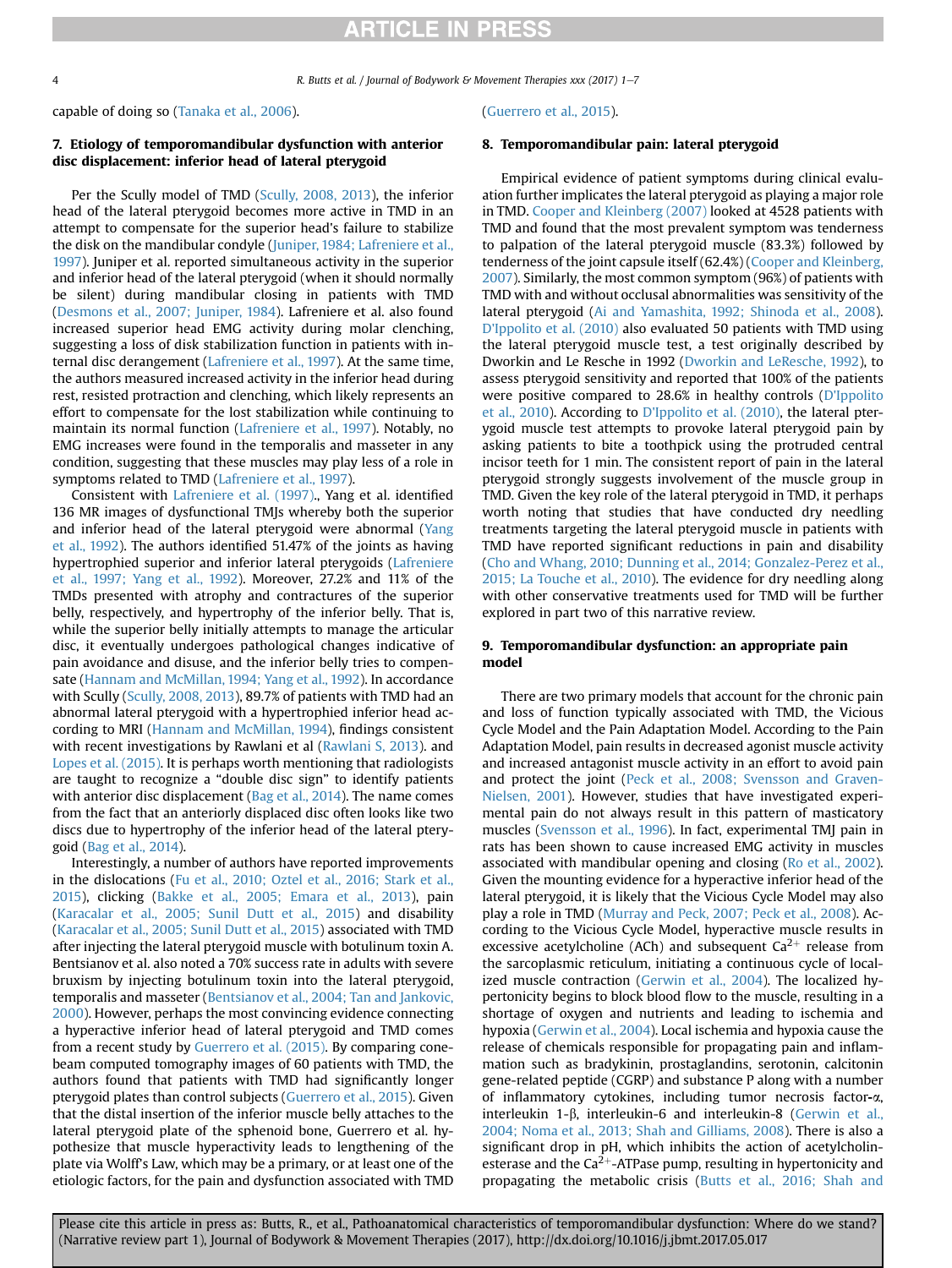#### <span id="page-4-0"></span>Gilliams, 2008).

Peck et al. further proposed an integrated pain adaptation model of TMD, which takes into account both biological and psychosocial components of the disorder [\(Peck et al., 2008](#page-5-0)). According to Lund ([Lund et al., 1991\)](#page-5-0), Nakamura and Katakura ([Nakamura and](#page-5-0) [Katakura, 1995](#page-5-0)), the ventromedial and dorsomedial reticular nuclei set the tone and rhythm of chewing and therefore act as a masticatory central pattern generator (Desmons et al., 2007). The reticular formation provides output to the trigeminal motor nuclei, setting a stereotypical open-close cycle. However, during normal chewing, sensory afferents are continuously sent through the cortex and the brain stem to adjust the mastication pattern, as needed (Desmons et al., 2007; Leite-Almeida et al., 2006). Previous studies in rats have established a connection between the medullary dorsolateral reticular formation to the thalamus and limbic system, suggesting that emotional input may also influence the masticatory pattern (Desmons et al., 2007; Leite-Almeida et al., 2006). Psychosocial factors such as stress and anxiety increase dopamine levels in the reticular formation (Gomez et al., 1999), disrupting the synchronization of the masticatory pattern generator and shortening the refractory period after muscle contraction (Desmons et al., 2007). The result is hyperactive masticatory muscles, which often presents clinically as clenching and grinding. Thus, there are significant psychosocial factors to TMD that may initiate and propagate the vicious cycle model of pain. A number of recent studies have confirmed the relationship between the myofascial pain associated with TMD and stress, anxiety and depression (Akhter et al., 2007; Diracoglu et al., 2015; La Touche et al., 2015).

#### 10. Conclusion

Temporomandibular dysfunction is a complex condition with a multifactorial etiology that typically leads to degeneration and a subsequent imbalance between the articular disc, joint capsule and muscles of mastication. A number of studies in the literature seem to support the pathoanatomic model originally described by Scully, which suggests that the superior and inferior head of the lateral pterygoid are key players in TMD. Both heads of the lateral pterygoid undergo changes associated with the vicious cycle model, the pain adaptation model and the integrated pain adaption model, leading to the discomfort and loss of function associated with TMD.

#### References

- [Ai, M., Yamashita, S., 1992. Tenderness on palpation and occlusal abnormalities in](http://refhub.elsevier.com/S1360-8592(17)30117-1/sref1) [temporomandibular dysfunction. J. Prosthet. Dent. 67, 839](http://refhub.elsevier.com/S1360-8592(17)30117-1/sref1)-[845](http://refhub.elsevier.com/S1360-8592(17)30117-1/sref1).
- [Akhter, R., Hassan, N.M., Aida, J., Kanehira, T., Zaman, K.U., Morita, M., 2007. Asso](http://refhub.elsevier.com/S1360-8592(17)30117-1/sref2)[ciation between experience of stressful life events and muscle-related tempo](http://refhub.elsevier.com/S1360-8592(17)30117-1/sref2)[romandibular disorders in patients seeking free treatment in a dental hospital.](http://refhub.elsevier.com/S1360-8592(17)30117-1/sref2) [Eur. J. Med. Res. 12, 535](http://refhub.elsevier.com/S1360-8592(17)30117-1/sref2)-[540](http://refhub.elsevier.com/S1360-8592(17)30117-1/sref2).
- [Almasan, O.C., Hedesiu, M., Baciut, G., Leucuta, D.C., Baciut, M., 2013. Disk and joint](http://refhub.elsevier.com/S1360-8592(17)30117-1/sref3) [morphology variations on coronal and sagittal MRI in temporomandibular joint](http://refhub.elsevier.com/S1360-8592(17)30117-1/sref3) [disorders. Clin. Oral Investig. 17, 1243](http://refhub.elsevier.com/S1360-8592(17)30117-1/sref3)-[1250.](http://refhub.elsevier.com/S1360-8592(17)30117-1/sref3)
- [Ariji, Y., Nakayama, M., Nishiyama, W., Ogi, N., Sakuma, S., Katsumata, A., Kurita, K.,](http://refhub.elsevier.com/S1360-8592(17)30117-1/sref4) [Ariji, E., 2015. Potential clinical application of masseter and temporal muscle](http://refhub.elsevier.com/S1360-8592(17)30117-1/sref4) [massage treatment using an oral rehabilitation robot in temporomandibular](http://refhub.elsevier.com/S1360-8592(17)30117-1/sref4) disorder patients with myofascial pain. Cranio 33,  $256-262$ .
- [Aziz, M.A., Cowie, R.J., Skinner, C.E., Abdi, T.S., Orzame, G., 1998. Are the two heads of](http://refhub.elsevier.com/S1360-8592(17)30117-1/sref5) [the human lateral pterygoid separate muscles? A perspective based on their](http://refhub.elsevier.com/S1360-8592(17)30117-1/sref5) [nerve supply. J. Orofac. Pain 12, 226](http://refhub.elsevier.com/S1360-8592(17)30117-1/sref5)-[239.](http://refhub.elsevier.com/S1360-8592(17)30117-1/sref5)
- [Bag, A.K., Gaddikeri, S., Singhal, A., Hardin, S., Tran, B.D., Medina, J.A., Cure, J.K., 2014.](http://refhub.elsevier.com/S1360-8592(17)30117-1/sref6) [Imaging of the temporomandibular joint: an update. World J. Radiol. 6,](http://refhub.elsevier.com/S1360-8592(17)30117-1/sref6) [567](http://refhub.elsevier.com/S1360-8592(17)30117-1/sref6)-[582](http://refhub.elsevier.com/S1360-8592(17)30117-1/sref6)
- [Bakke, M., Moller, E., Werdelin, L.M., Dalager, T., Kitai, N., Kreiborg, S., 2005.](http://refhub.elsevier.com/S1360-8592(17)30117-1/sref7) [Treatment of severe temporomandibular joint clicking with botulinum toxin in](http://refhub.elsevier.com/S1360-8592(17)30117-1/sref7) [the lateral pterygoid muscle in two cases of anterior disc displacement. Oral](http://refhub.elsevier.com/S1360-8592(17)30117-1/sref7) [Surg. Oral Med. Oral Pathol. Oral Radiol. Endod. 100, 693](http://refhub.elsevier.com/S1360-8592(17)30117-1/sref7)-[700](http://refhub.elsevier.com/S1360-8592(17)30117-1/sref7).
- [Benninghoff, 2004. Anatomie Makroskopische Anatomie, Histologie, Embryologie,](http://refhub.elsevier.com/S1360-8592(17)30117-1/sref8) [Zellbiologie. Band 2. Elsevier, Munchen](http://refhub.elsevier.com/S1360-8592(17)30117-1/sref8).
- [Bentsianov, B., Zalvan, C., Blitzer, A., 2004. Noncosmetic uses of botulinum toxin.](http://refhub.elsevier.com/S1360-8592(17)30117-1/sref9) [Clin. Dermatol 22, 82](http://refhub.elsevier.com/S1360-8592(17)30117-1/sref9)-[88.](http://refhub.elsevier.com/S1360-8592(17)30117-1/sref9)
- [Bergeron, M.F., 2008. Muscle cramps during exercise V is it fatigue or electrolyte](http://refhub.elsevier.com/S1360-8592(17)30117-1/sref10) defi[cit. Curr. Sports Med. Rep. 7, S50](http://refhub.elsevier.com/S1360-8592(17)30117-1/sref10)-[S55](http://refhub.elsevier.com/S1360-8592(17)30117-1/sref10).
- [Butts, R., Dunning, J., Perreault, T., Maurad, F., Grubb, M., 2016. Peripheral and spinal](http://refhub.elsevier.com/S1360-8592(17)30117-1/sref11) [mechanisms of pain and dry needling mediated analgesia: a clinical resource](http://refhub.elsevier.com/S1360-8592(17)30117-1/sref11) [guide for Health care professionals. Int. J. Phys. Med. Rehabilitation 216.](http://refhub.elsevier.com/S1360-8592(17)30117-1/sref11)
- [Carpentier, P., Yung, J.P., Marguelles-Bonnet, R., Meunissier, M., 1988. Insertions of](http://refhub.elsevier.com/S1360-8592(17)30117-1/sref12) [the lateral pterygoid muscle: an anatomic study of the human temporoman](http://refhub.elsevier.com/S1360-8592(17)30117-1/sref12)[dibular joint. J. Oral Maxillofac. Surg. 46, 477](http://refhub.elsevier.com/S1360-8592(17)30117-1/sref12)-[482](http://refhub.elsevier.com/S1360-8592(17)30117-1/sref12).
- [Chantaracherd, P., John, M.T., Hodges, J.S., Schiffman, E.L., 2015. Temporomandibular](http://refhub.elsevier.com/S1360-8592(17)30117-1/sref13) [joint disorders' impact on pain, function, and disability. J. Dent. Res. 94,](http://refhub.elsevier.com/S1360-8592(17)30117-1/sref13) [79S](http://refhub.elsevier.com/S1360-8592(17)30117-1/sref13)-[86S.](http://refhub.elsevier.com/S1360-8592(17)30117-1/sref13)
- [Cho, S.H., Whang, W.W., 2010. Acupuncture for temporomandibular disorders: a](http://refhub.elsevier.com/S1360-8592(17)30117-1/sref14) [systematic review. J. Orofac. Pain 24, 152](http://refhub.elsevier.com/S1360-8592(17)30117-1/sref14)-[162.](http://refhub.elsevier.com/S1360-8592(17)30117-1/sref14)
- [Cooper, B.C., Kleinberg, I., 2007. Examination of a large patient population for the](http://refhub.elsevier.com/S1360-8592(17)30117-1/sref15) [presence of symptoms and signs of temporomandibular disorders. Cranio 25,](http://refhub.elsevier.com/S1360-8592(17)30117-1/sref15)  $114 - 126$  $114 - 126$ .
- [D'Ippolito, S.M., Borri Wolosker, A.M., D'Ippolito, G., Herbert de Souza, B., Fenyo-](http://refhub.elsevier.com/S1360-8592(17)30117-1/sref16)[Pereira, M., 2010. Evaluation of the lateral pterygoid muscle using magnetic](http://refhub.elsevier.com/S1360-8592(17)30117-1/sref16)
- [resonance imaging. Dentomaxillofac Radiol. 39, 494](http://refhub.elsevier.com/S1360-8592(17)30117-1/sref16)–[500](http://refhub.elsevier.com/S1360-8592(17)30117-1/sref16).<br>[de Leeuw, R., Klasser, G., 2013. Orofacial Pain: Guidlines for Assessment, Diagnosis](http://refhub.elsevier.com/S1360-8592(17)30117-1/sref17) and Man-agement, fi[fth ed. Quintessence Publishing, Honover Park, IL.](http://refhub.elsevier.com/S1360-8592(17)30117-1/sref17)
- [Desmons, S., Graux, F., Atassi, M., Libersa, P., Dupas, P.H., 2007. The lateral pterygoid](http://refhub.elsevier.com/S1360-8592(17)30117-1/sref18) [muscle, a heterogeneous unit implicated in temporomandibular disorder: a](http://refhub.elsevier.com/S1360-8592(17)30117-1/sref18) [literature review. Cranio 25, 283](http://refhub.elsevier.com/S1360-8592(17)30117-1/sref18)-[291.](http://refhub.elsevier.com/S1360-8592(17)30117-1/sref18)
- [Diracoglu, D., Yildirim, N.K., Saral, I., Ozkan, M., Karan, A., Ozkan, S., Aksoy, C., 2016](http://refhub.elsevier.com/S1360-8592(17)30117-1/sref19) [Aug 10. Temporomandibular dysfunction and risk factors for anxiety and](http://refhub.elsevier.com/S1360-8592(17)30117-1/sref19) [depression. J. Back Musculoskelet. Rehabil. 29 \(3\), 487](http://refhub.elsevier.com/S1360-8592(17)30117-1/sref19)-[491.](http://refhub.elsevier.com/S1360-8592(17)30117-1/sref19)
- [Dunning, J., Butts, R., Mourad, F., Young, I., Flannagan, S., Perreault, T., 2014. Dry](http://refhub.elsevier.com/S1360-8592(17)30117-1/sref20) [needling: a literature review with implications for clinical practice guidelines.](http://refhub.elsevier.com/S1360-8592(17)30117-1/sref20) [Phys. Ther. Rev. 19, 252](http://refhub.elsevier.com/S1360-8592(17)30117-1/sref20)-[265.](http://refhub.elsevier.com/S1360-8592(17)30117-1/sref20)
- [Dworkin, S.F., LeResche, L., 1992. Research diagnostic criteria for temporomandib](http://refhub.elsevier.com/S1360-8592(17)30117-1/sref21)[ular disorders: review, criteria, examinations and speci](http://refhub.elsevier.com/S1360-8592(17)30117-1/sref21)fications, critique. . Craniomandib. Disord. 6, 301-[355.](http://refhub.elsevier.com/S1360-8592(17)30117-1/sref21)
- [El Haddioui, A., Laison, F., Zouaoui, A., Bravetti, P., Gaudy, J.F., 2005. Functional](http://refhub.elsevier.com/S1360-8592(17)30117-1/sref22) [anatomy of the human lateral pterygoid muscle. Surg. Radiol. Anat. 27,](http://refhub.elsevier.com/S1360-8592(17)30117-1/sref22)  $271 - 286$  $271 - 286$
- [Emara, A.S., Faramawey, M.I., Hassaan, M.A., Hakam, M.M., 2013. Botulinum toxin](http://refhub.elsevier.com/S1360-8592(17)30117-1/sref23) [injection for management of temporomandibular joint clicking. Int. J. Oral](http://refhub.elsevier.com/S1360-8592(17)30117-1/sref23) [Maxillofac. Surg. 42, 759](http://refhub.elsevier.com/S1360-8592(17)30117-1/sref23)-[764.](http://refhub.elsevier.com/S1360-8592(17)30117-1/sref23)
- [Eriksson, L., Westesson, P.L., Macher, D., Hicks, D., Tallents, R.H., 1992. Creation of](http://refhub.elsevier.com/S1360-8592(17)30117-1/sref24) [disc displacement in human temporomandibular joint autopsy specimens.](http://refhub.elsevier.com/S1360-8592(17)30117-1/sref24) [J. Oral Maxillofac. Surg. 50, 869](http://refhub.elsevier.com/S1360-8592(17)30117-1/sref24)-[873](http://refhub.elsevier.com/S1360-8592(17)30117-1/sref24).
- [Finden, S.G., Enochs, W.S., Rao, V.M., 2007. Pathologic changes of the lateral pter](http://refhub.elsevier.com/S1360-8592(17)30117-1/sref25)[ygoid muscle in patients with derangement of the temporomandibular joint](http://refhub.elsevier.com/S1360-8592(17)30117-1/sref25) [disk: objective measures at MR imaging. AJNR Am. J. Neuroradiol. 28,](http://refhub.elsevier.com/S1360-8592(17)30117-1/sref25)  $1537 - 1539.$  $1537 - 1539.$  $1537 - 1539.$
- [Friedman, M.H., 1997. The hypomobile temporomandibular joint. Gen. Dent. 45,](http://refhub.elsevier.com/S1360-8592(17)30117-1/sref26)  $282 - 285$  $282 - 285$  $282 - 285$ .
- [Fu, K.Y., Chen, H.M., Sun, Z.P., Zhang, Z.K., Ma, X.C., 2010. Long-term ef](http://refhub.elsevier.com/S1360-8592(17)30117-1/sref27)ficacy of [botulinum toxin type A for the treatment of habitual dislocation of the](http://refhub.elsevier.com/S1360-8592(17)30117-1/sref27) [temporomandibular joint. Br. J. Oral Maxillofac. Surg. 48, 281](http://refhub.elsevier.com/S1360-8592(17)30117-1/sref27)-[284](http://refhub.elsevier.com/S1360-8592(17)30117-1/sref27).
- [Gauer, R.L., Semidey, M.J., 2015. Diagnosis and treatment of temporomandibular](http://refhub.elsevier.com/S1360-8592(17)30117-1/sref28) [disorders. Am. Fam. Physician 91, 378](http://refhub.elsevier.com/S1360-8592(17)30117-1/sref28)-[386](http://refhub.elsevier.com/S1360-8592(17)30117-1/sref28).
- [Gerwin, R.D., Dommerholt, J., Shah, J.P., 2004. An expansion of Simons' integrated](http://refhub.elsevier.com/S1360-8592(17)30117-1/sref29) [hypothesis of trigger point formation. Curr. Pain Headache Rep. 8, 468](http://refhub.elsevier.com/S1360-8592(17)30117-1/sref29)-[475.](http://refhub.elsevier.com/S1360-8592(17)30117-1/sref29)
- [Gibbs, C.H., Mahan, P.E., Wilkinson, T.M., Mauderli, A., 1984. EMG activity of the](http://refhub.elsevier.com/S1360-8592(17)30117-1/sref30) [superior belly of the lateral pterygoid muscle in relation to other jaw muscles.](http://refhub.elsevier.com/S1360-8592(17)30117-1/sref30) [J. Prosthet. Dent. 51, 691](http://refhub.elsevier.com/S1360-8592(17)30117-1/sref30)-[702.](http://refhub.elsevier.com/S1360-8592(17)30117-1/sref30)
- [Gomez, F.M., Giralt, M.T., Sainz, B., Arrue, A., Prieto, M., Garcia-Vallejo, P., 1999.](http://refhub.elsevier.com/S1360-8592(17)30117-1/sref31) [A possible attenuation of stress-induced increases in striatal dopamine meta](http://refhub.elsevier.com/S1360-8592(17)30117-1/sref31)[bolism by the expression of non-functional masticatory activity in the rat. Eur. J.](http://refhub.elsevier.com/S1360-8592(17)30117-1/sref31) [Oral Sci. 107, 461](http://refhub.elsevier.com/S1360-8592(17)30117-1/sref31)-[467.](http://refhub.elsevier.com/S1360-8592(17)30117-1/sref31)
- [Gonzalez-Perez, L.M., Infante-Cossio, P., Granados-Nunez, M., Urresti-Lopez, F.J.,](http://refhub.elsevier.com/S1360-8592(17)30117-1/sref32) [Lopez-Martos, R., Ruiz-Canela-Mendez, P., 2015. Deep dry needling of trigger](http://refhub.elsevier.com/S1360-8592(17)30117-1/sref32) [points located in the lateral pterygoid muscle: ef](http://refhub.elsevier.com/S1360-8592(17)30117-1/sref32)ficacy and safety of treatment [for management of myofascial pain and temporomandibular dysfunction. Med.](http://refhub.elsevier.com/S1360-8592(17)30117-1/sref32) [Oral Patol. Oral Cir. Bucal 20, e326](http://refhub.elsevier.com/S1360-8592(17)30117-1/sref32)-[333.](http://refhub.elsevier.com/S1360-8592(17)30117-1/sref32)
- [Guerrero, M.E., Beltran, J., de Laat, A., Jacobs, R., 2015. Can pterygoid plate asym](http://refhub.elsevier.com/S1360-8592(17)30117-1/sref33)[metry be linked to temporomandibular joint disorders? Imaging Sci. Dent. 45,](http://refhub.elsevier.com/S1360-8592(17)30117-1/sref33)  $89 - 94.$  $89 - 94.$  $89 - 94.$
- [Hannam, A.G., McMillan, A.S., 1994. Internal organization in the human jaw mus](http://refhub.elsevier.com/S1360-8592(17)30117-1/sref34)[cles. Crit. Rev. Oral Biol. Med. 5, 55](http://refhub.elsevier.com/S1360-8592(17)30117-1/sref34)-[89.](http://refhub.elsevier.com/S1360-8592(17)30117-1/sref34)
- [Harrison, A.L., Thorp, J.N., Ritzline, P.D., 2014. A proposed diagnostic classi](http://refhub.elsevier.com/S1360-8592(17)30117-1/sref35)fication of [patients with temporomandibular disorders: implications for physical thera](http://refhub.elsevier.com/S1360-8592(17)30117-1/sref35)[pists. J. Orthop. Sports Phys. Ther. 44, 182](http://refhub.elsevier.com/S1360-8592(17)30117-1/sref35)-[197.](http://refhub.elsevier.com/S1360-8592(17)30117-1/sref35)
- [Hiraba, K., Hibino, K., Hiranuma, K., Negoro, T., 2000. EMG activities of two heads of](http://refhub.elsevier.com/S1360-8592(17)30117-1/sref36) [the human lateral pterygoid muscle in relation to mandibular condyle move](http://refhub.elsevier.com/S1360-8592(17)30117-1/sref36)[ment and biting force. J. Neurophysiol. 83, 2120](http://refhub.elsevier.com/S1360-8592(17)30117-1/sref36)-[2137.](http://refhub.elsevier.com/S1360-8592(17)30117-1/sref36)
- [Hirata, F.H., Guimaraes, A.S., Oliveira, J.X., Moreira, C.R., Ferreira, E.T.,](http://refhub.elsevier.com/S1360-8592(17)30117-1/sref37) [Cavalcanti, M.G., 2007. Evaluation of TMJ articular eminence morphology and](http://refhub.elsevier.com/S1360-8592(17)30117-1/sref37) [disc patterns in patients with disc displacement in MRI. Braz Oral Res. 21,](http://refhub.elsevier.com/S1360-8592(17)30117-1/sref37)  $265 - 271$  $265 - 271$ .
- [Jayaseelan, D.J., Tow, N.S., 2016. Cervicothoracic junction thrust manipulation in the](http://refhub.elsevier.com/S1360-8592(17)30117-1/sref38) [multimodal management of a patient with temporomandibular disorder.](http://refhub.elsevier.com/S1360-8592(17)30117-1/sref38) [J. Man. Manip. Ther. 24, 90](http://refhub.elsevier.com/S1360-8592(17)30117-1/sref38)–[97.](http://refhub.elsevier.com/S1360-8592(17)30117-1/sref38)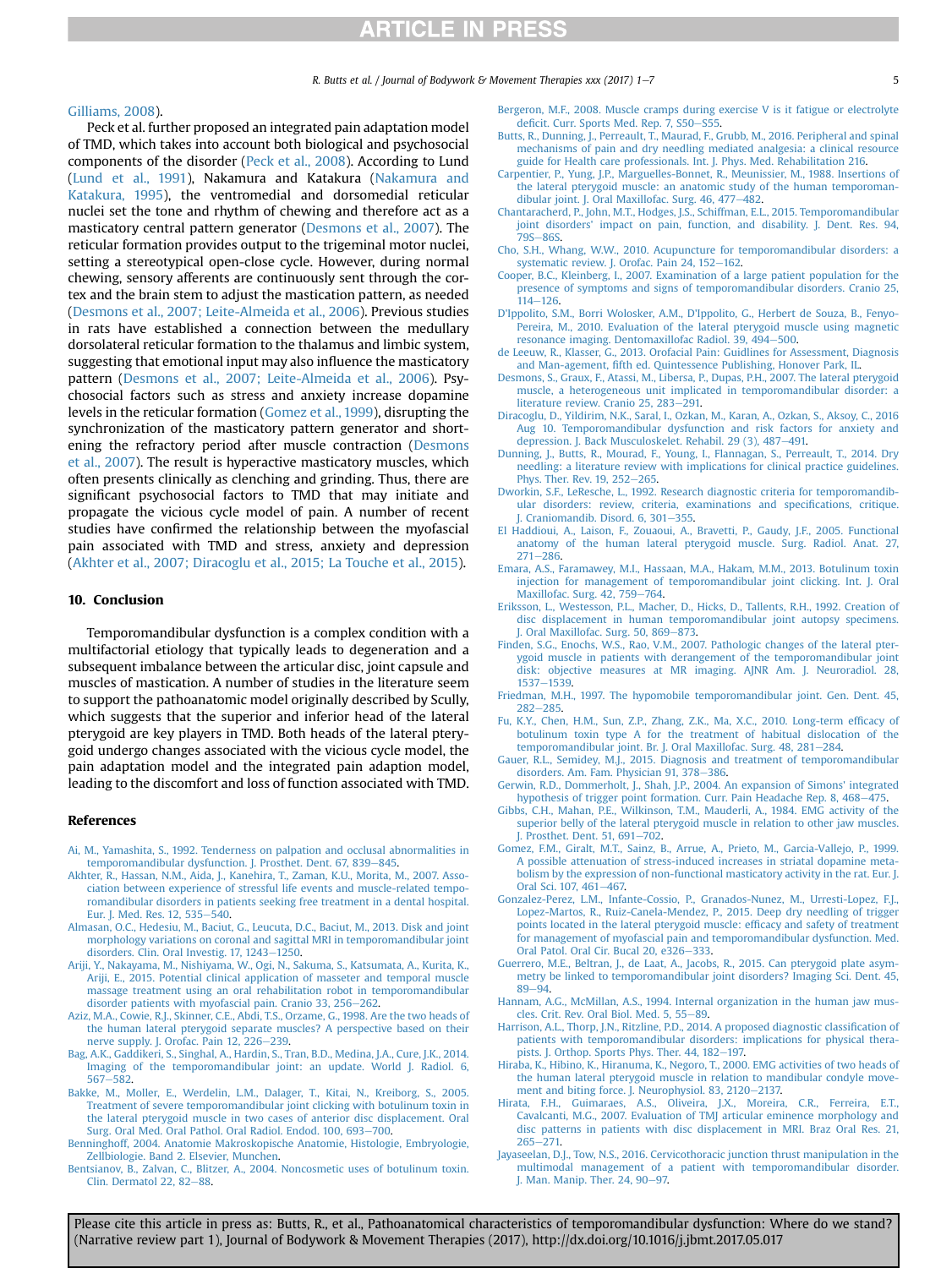<span id="page-5-0"></span>

6 **R. Butts et al. / Journal of Bodywork & Movement Therapies xxx (2017) 1–7** 

[Juniper, R.P., 1981. The superior pterygoid muscle? Br. J. Oral Surg. 19, 121](http://refhub.elsevier.com/S1360-8592(17)30117-1/sref39)-[128.](http://refhub.elsevier.com/S1360-8592(17)30117-1/sref39)

- [Juniper, R.P., 1984. Temporomandibular joint dysfunction: a theory based upon](http://refhub.elsevier.com/S1360-8592(17)30117-1/sref40) [electromyographic studies of the lateral pterygoid muscle. Br. J. Oral Maxillofac.](http://refhub.elsevier.com/S1360-8592(17)30117-1/sref40) Surg.  $22.1 - 8$  $22.1 - 8$ .
- [Karacalar, A., Yilmaz, N., Bilgici, A., Bas, B., Akan, H., 2005. Botulinum toxin for the](http://refhub.elsevier.com/S1360-8592(17)30117-1/sref41) [treatment of temporomandibular joint disk dis](http://refhub.elsevier.com/S1360-8592(17)30117-1/sref41)figurement: clinical experience. I. Craniofac Surg.  $16.476 - 481$ .
- [Kim, H.J., Kwak, H.H., Hu, K.S., Park, H.D., Kang, H.C., Jung, H.S., Koh, K.S., 2003.](http://refhub.elsevier.com/S1360-8592(17)30117-1/sref42) [Topographic anatomy of the mandibular nerve branches distributed on the two](http://refhub.elsevier.com/S1360-8592(17)30117-1/sref42) [heads of the lateral pterygoid. Int. J. Oral Maxillofac. Surg. 32, 408](http://refhub.elsevier.com/S1360-8592(17)30117-1/sref42)-[413](http://refhub.elsevier.com/S1360-8592(17)30117-1/sref42).
- [Kumar, R., Pallagatti, S., Sheikh, S., Mittal, A., Gupta, D., Gupta, S., 2015. Correlation](http://refhub.elsevier.com/S1360-8592(17)30117-1/sref43) between clinical fi[ndings of temporomandibular disorders and MRI character](http://refhub.elsevier.com/S1360-8592(17)30117-1/sref43)[istics of disc displacement. Open Dent. J. 9, 273](http://refhub.elsevier.com/S1360-8592(17)30117-1/sref43)-[281.](http://refhub.elsevier.com/S1360-8592(17)30117-1/sref43)
- [La Touche, R., Goddard, G., De-la-Hoz, J.L., Wang, K., Paris-Alemany, A., Angulo-Diaz-](http://refhub.elsevier.com/S1360-8592(17)30117-1/sref44)[Parreno, S., Mesa, J., Hernandez, M., 2010. Acupuncture in the treatment of pain](http://refhub.elsevier.com/S1360-8592(17)30117-1/sref44) [in temporomandibular disorders: a systematic review and meta-analysis of](http://refhub.elsevier.com/S1360-8592(17)30117-1/sref44) [randomized controlled trials. Clin. J. Pain 26, 541](http://refhub.elsevier.com/S1360-8592(17)30117-1/sref44)-[550](http://refhub.elsevier.com/S1360-8592(17)30117-1/sref44).
- [La Touche, R., Paris-Alemany, A., Gil-Martinez, A., Pardo-Montero, J., Angulo-Diaz-](http://refhub.elsevier.com/S1360-8592(17)30117-1/sref45)[Parreno, S., Fernandez-Carnero, J., 2015. Masticatory sensory-motor changes](http://refhub.elsevier.com/S1360-8592(17)30117-1/sref45) [after an experimental chewing test in](http://refhub.elsevier.com/S1360-8592(17)30117-1/sref45)fluenced by pain catastrophizing and [neck-pain-related disability in patients with headache attributed to temporo](http://refhub.elsevier.com/S1360-8592(17)30117-1/sref45)[mandibular disorders. J. Headache Pain 16, 20](http://refhub.elsevier.com/S1360-8592(17)30117-1/sref45).
- [Lafreniere, C.M., Lamontagne, M., el-Sawy, R., 1997. The role of the lateral pterygoid](http://refhub.elsevier.com/S1360-8592(17)30117-1/sref46) [muscles in TMJ disorders during static conditions. Cranio 15, 38](http://refhub.elsevier.com/S1360-8592(17)30117-1/sref46)-[52.](http://refhub.elsevier.com/S1360-8592(17)30117-1/sref46)
- [Leite-Almeida, H., Valle-Fernandes, A., Almeida, A., 2006. Brain projections from the](http://refhub.elsevier.com/S1360-8592(17)30117-1/sref47) [medullary dorsal reticular nucleus: an anterograde and retrograde tracing](http://refhub.elsevier.com/S1360-8592(17)30117-1/sref47) [study in the rat. Neuroscience 140, 577](http://refhub.elsevier.com/S1360-8592(17)30117-1/sref47)-[595.](http://refhub.elsevier.com/S1360-8592(17)30117-1/sref47)
- [Leonardi, R., Almeida, L.E., Loreto, C., 2011. Lubricin immunohistochemical expres](http://refhub.elsevier.com/S1360-8592(17)30117-1/sref48)[sion in human temporomandibular joint disc with internal derangement. J. Oral](http://refhub.elsevier.com/S1360-8592(17)30117-1/sref48) [Pathol. Med. 40, 587](http://refhub.elsevier.com/S1360-8592(17)30117-1/sref48)-[592.](http://refhub.elsevier.com/S1360-8592(17)30117-1/sref48)
- [Liu, Z.J., Wang, H.Y., Pu, W.Y., 1989. A comparative electromyographic study of the](http://refhub.elsevier.com/S1360-8592(17)30117-1/sref49) [lateral pterygoid muscle and arthrography in patients with temporomandibular](http://refhub.elsevier.com/S1360-8592(17)30117-1/sref49) [joint disturbance syndrome sounds. J. Prosthet. Dent. 62, 229](http://refhub.elsevier.com/S1360-8592(17)30117-1/sref49)-[233](http://refhub.elsevier.com/S1360-8592(17)30117-1/sref49).
- [Lopes, S.L., Costa, A.L., Gamba Tde, O., Flores, I.L., Cruz, A.D., Min, L.L., 2015. Lateral](http://refhub.elsevier.com/S1360-8592(17)30117-1/sref50) [pterygoid muscle volume and migraine in patients with temporomandibular](http://refhub.elsevier.com/S1360-8592(17)30117-1/sref50) [disorders. Imaging Sci. Dent. 45, 1](http://refhub.elsevier.com/S1360-8592(17)30117-1/sref50)-[5.](http://refhub.elsevier.com/S1360-8592(17)30117-1/sref50)
- [Lund, J.P., Donga, R., Widmer, C.G., Stohler, C.S., 1991. The pain-adaptation model: a](http://refhub.elsevier.com/S1360-8592(17)30117-1/sref51) [discussion of the relationship between chronic musculoskeletal pain and motor](http://refhub.elsevier.com/S1360-8592(17)30117-1/sref51) [activity. Can. J. Physiol. Pharmacol. 69, 683](http://refhub.elsevier.com/S1360-8592(17)30117-1/sref51)-[694](http://refhub.elsevier.com/S1360-8592(17)30117-1/sref51).
- [Mahan, P.E., Wilkinson, T.M., Gibbs, C.H., Mauderli, A., Brannon, L.S., 1983. Superior](http://refhub.elsevier.com/S1360-8592(17)30117-1/sref52) [and inferior bellies of the lateral pterygoid muscle EMG activity at basic jaw](http://refhub.elsevier.com/S1360-8592(17)30117-1/sref52) [positions. J. Prosthet. Dent. 50, 710](http://refhub.elsevier.com/S1360-8592(17)30117-1/sref52)-[718.](http://refhub.elsevier.com/S1360-8592(17)30117-1/sref52)
- [Manfredini, D., 2009. Etiopathogenesis of disk displacement of the temporoman](http://refhub.elsevier.com/S1360-8592(17)30117-1/sref53)[dibular joint: a review of the mechanisms. Indian J. Dent. Res. 20, 212](http://refhub.elsevier.com/S1360-8592(17)30117-1/sref53)-[221.](http://refhub.elsevier.com/S1360-8592(17)30117-1/sref53)
- [Mapelli, A., Zanandrea Machado, B.C., Giglio, L.D., Sforza, C., De Felicio, C.M., 2016.](http://refhub.elsevier.com/S1360-8592(17)30117-1/sref54) [Reorganization of muscle activity in patients with chronic temporomandibular](http://refhub.elsevier.com/S1360-8592(17)30117-1/sref54) [disorders. Arch. Oral Biol. 72, 164](http://refhub.elsevier.com/S1360-8592(17)30117-1/sref54)-[171.](http://refhub.elsevier.com/S1360-8592(17)30117-1/sref54)
- [Marieb, E., Hoehn, K., 2010. Human Anatomy](http://refhub.elsevier.com/S1360-8592(17)30117-1/sref55) & [Physiology, eighth ed. Benjamin](http://refhub.elsevier.com/S1360-8592(17)30117-1/sref55) [Cummings, San Francisco.](http://refhub.elsevier.com/S1360-8592(17)30117-1/sref55)
- [Mazza, D., Marini, M., Impara, L., Cassetta, M., Scarpato, P., Barchetti, F., Di Paolo, C.,](http://refhub.elsevier.com/S1360-8592(17)30117-1/sref56) [2009. Anatomic examination of the upper head of the lateral pterygoid muscle](http://refhub.elsevier.com/S1360-8592(17)30117-1/sref56) [using magnetic resonance imaging and clinical data. J. Craniofac Surg. 20,](http://refhub.elsevier.com/S1360-8592(17)30117-1/sref56)  $1508 - 1511.$  $1508 - 1511.$  $1508 - 1511.$
- [McCain, J.P., de la Rua, H., Le Blanc, W.G., 1989. Correlation of clinical, radiographic,](http://refhub.elsevier.com/S1360-8592(17)30117-1/sref57) and arthroscopic fi[ndings in internal derangements of the TMJ. J. Oral Max](http://refhub.elsevier.com/S1360-8592(17)30117-1/sref57)[illofac. Surg. 47, 913](http://refhub.elsevier.com/S1360-8592(17)30117-1/sref57)-[921.](http://refhub.elsevier.com/S1360-8592(17)30117-1/sref57)
- [McNamara Jr., J.A., 1973. The independent functions of the two heads of the lateral](http://refhub.elsevier.com/S1360-8592(17)30117-1/sref58) [pterygoid muscle. Am. J. Anat. 138, 197](http://refhub.elsevier.com/S1360-8592(17)30117-1/sref58)-[205.](http://refhub.elsevier.com/S1360-8592(17)30117-1/sref58)
- [Miloro, 2004. Peterson's Principles of Oral and Maxillofacial Surgery, third ed.](http://refhub.elsevier.com/S1360-8592(17)30117-1/sref59) [People's Medical Publishing House, Shelton, CT.](http://refhub.elsevier.com/S1360-8592(17)30117-1/sref59)
- [Monemi, M., Thornell, L., Eriksson, P., 1999. Diverse changes in](http://refhub.elsevier.com/S1360-8592(17)30117-1/sref60) fibre type compo[sition of the human lateral pterygoid and digastric muscles during aging.](http://refhub.elsevier.com/S1360-8592(17)30117-1/sref60) [J. Neurol. Sci. 171, 38](http://refhub.elsevier.com/S1360-8592(17)30117-1/sref60)-[48](http://refhub.elsevier.com/S1360-8592(17)30117-1/sref60).
- [Moore, K., Dalley, A., 2006. Clinically Oriented Anatomy,](http://refhub.elsevier.com/S1360-8592(17)30117-1/sref61) fifth ed. Lippincott Wil[liams](http://refhub.elsevier.com/S1360-8592(17)30117-1/sref61) & [Wilkins, Philadelphia](http://refhub.elsevier.com/S1360-8592(17)30117-1/sref61).
- [Mujakperuo, H.R., Watson, M., Morrison, R., Macfarlane, T.V., 2010. Pharmacological](http://refhub.elsevier.com/S1360-8592(17)30117-1/sref62) [interventions for pain in patients with temporomandibular disorders. Cochrane](http://refhub.elsevier.com/S1360-8592(17)30117-1/sref62) [Database Syst. Rev. CD004715.](http://refhub.elsevier.com/S1360-8592(17)30117-1/sref62)
- [Murray, G.M., Peck, C.C., 2007. Orofacial pain and jaw muscle activity: a new model,](http://refhub.elsevier.com/S1360-8592(17)30117-1/sref63) [263-278; discussion J. Orofac. Pain 21, 279](http://refhub.elsevier.com/S1360-8592(17)30117-1/sref63)-[288](http://refhub.elsevier.com/S1360-8592(17)30117-1/sref63).
- [Murray, G.M., Phanachet, I., Uchida, S., Whittle, T., 2004. The human lateral ptery](http://refhub.elsevier.com/S1360-8592(17)30117-1/sref64)[goid muscle: a review of some experimental aspects and possible clinical](http://refhub.elsevier.com/S1360-8592(17)30117-1/sref64) [relevance. Aust. Dent. J. 49, 2](http://refhub.elsevier.com/S1360-8592(17)30117-1/sref64)-[8.](http://refhub.elsevier.com/S1360-8592(17)30117-1/sref64)
- [Nakamura, Y., Katakura, N., 1995. Generation of masticatory rhythm in the brain](http://refhub.elsevier.com/S1360-8592(17)30117-1/sref65)[stem. Neurosci. Res. 23, 1](http://refhub.elsevier.com/S1360-8592(17)30117-1/sref65)-[19.](http://refhub.elsevier.com/S1360-8592(17)30117-1/sref65)
- [Nitzan, D.W., 2001. The process of lubrication impairment and its involvement in](http://refhub.elsevier.com/S1360-8592(17)30117-1/sref66) [temporomandibular joint disc displacement: a theoretical concept. J. Oral](http://refhub.elsevier.com/S1360-8592(17)30117-1/sref66) [Maxillofac. Surg. 59, 36](http://refhub.elsevier.com/S1360-8592(17)30117-1/sref66)-[45.](http://refhub.elsevier.com/S1360-8592(17)30117-1/sref66)
- [Nitzan, D.W., 2002. Temporomandibular joint](http://refhub.elsevier.com/S1360-8592(17)30117-1/sref67) "open lock" versus condylar dislo[cation: signs and symptoms, imaging, treatment, and pathogenesis. discussion](http://refhub.elsevier.com/S1360-8592(17)30117-1/sref67) [512](http://refhub.elsevier.com/S1360-8592(17)30117-1/sref67)-[503 J. Oral Maxillofac. Surg. 60, 506](http://refhub.elsevier.com/S1360-8592(17)30117-1/sref67)-[511.](http://refhub.elsevier.com/S1360-8592(17)30117-1/sref67)
- [Noma, N., Shinoda, M., Honda, K., Kiyomoto, M., Dezawa, K., Nakaya, Y.,](http://refhub.elsevier.com/S1360-8592(17)30117-1/sref68) [Komiyama, O., Imamura, Y., Iwata, K., 2013. Interaction of IL-1beta and P2X\(3\)](http://refhub.elsevier.com/S1360-8592(17)30117-1/sref68) [receptor in pathologic masseter muscle pain. J. Dent. Res. 92, 456](http://refhub.elsevier.com/S1360-8592(17)30117-1/sref68)-[460](http://refhub.elsevier.com/S1360-8592(17)30117-1/sref68).
- [Omami, G., Lurie, A., 2012. Magnetic resonance imaging evaluation of discal](http://refhub.elsevier.com/S1360-8592(17)30117-1/sref69)

[attachment of superior head of lateral pterygoid muscle in individuals with](http://refhub.elsevier.com/S1360-8592(17)30117-1/sref69) [symptomatic temporomandibular joint. Oral Surg. Oral Med. Oral Pathol. Oral](http://refhub.elsevier.com/S1360-8592(17)30117-1/sref69) [Radiol. 114, 650](http://refhub.elsevier.com/S1360-8592(17)30117-1/sref69)-[657.](http://refhub.elsevier.com/S1360-8592(17)30117-1/sref69)

- [Oztel, M., Bilski, W.M., Bilski, A., 2017 Jan. Botulinum toxin used to treat recurrent](http://refhub.elsevier.com/S1360-8592(17)30117-1/sref70) [dislocation of the temporomandibular joint in a patient with osteoporosis. Br. J.](http://refhub.elsevier.com/S1360-8592(17)30117-1/sref70) Oral Maxillofac. Surg.  $55$  (1), e1-[e2.](http://refhub.elsevier.com/S1360-8592(17)30117-1/sref70)
- [Peck, C.C., Langenbach, G.E., Hannam, A.G., 2000. Dynamic simulation of muscle and](http://refhub.elsevier.com/S1360-8592(17)30117-1/sref71) [articular properties during human wide jaw opening. Arch. Oral Biol. 45,](http://refhub.elsevier.com/S1360-8592(17)30117-1/sref71) [963](http://refhub.elsevier.com/S1360-8592(17)30117-1/sref71)-982
- [Peck, C.C., Murray, G.M., Gerzina, T.M., 2008. How does pain affect jaw muscle ac-](http://refhub.elsevier.com/S1360-8592(17)30117-1/sref72)tivity? The Integrated Pain Adaptation Model. Aust. Dent. I. 53, 201–[207.](http://refhub.elsevier.com/S1360-8592(17)30117-1/sref72)
- [Perrott, D.H., Alborzi, A., Kaban, L.B., Helms, C.A., 1990. A prospective evaluation of](http://refhub.elsevier.com/S1360-8592(17)30117-1/sref73) [the effectiveness of temporomandibular joint arthroscopy. J. Oral Maxillofac.](http://refhub.elsevier.com/S1360-8592(17)30117-1/sref73) [Surg. 48, 1029](http://refhub.elsevier.com/S1360-8592(17)30117-1/sref73)-[1032](http://refhub.elsevier.com/S1360-8592(17)30117-1/sref73).
- [Phanachet, I., Whittle, T., Wanigaratne, K., Murray, G.M., 2001. Functional properties](http://refhub.elsevier.com/S1360-8592(17)30117-1/sref74) [of single motor units in inferior head of human lateral pterygoid muscle: task](http://refhub.elsevier.com/S1360-8592(17)30117-1/sref74) [relations and thresholds. J. Neurophysiol. 86, 2204](http://refhub.elsevier.com/S1360-8592(17)30117-1/sref74)-[2218](http://refhub.elsevier.com/S1360-8592(17)30117-1/sref74).
- [Phanachet, I., Whittle, T., Wanigaratne, K., Murray, G.M., 2002. Functional properties](http://refhub.elsevier.com/S1360-8592(17)30117-1/sref75) [of single motor units in the inferior head of human lateral pterygoid muscle:](http://refhub.elsevier.com/S1360-8592(17)30117-1/sref75) task fi[ring rates. J. Neurophysiol. 88, 751](http://refhub.elsevier.com/S1360-8592(17)30117-1/sref75)–[760.](http://refhub.elsevier.com/S1360-8592(17)30117-1/sref75)
- [Pihut, M., Ferendiuk, E., Szewczyk, M., Kasprzyk, K., Wieckiewicz, M., 2016. The](http://refhub.elsevier.com/S1360-8592(17)30117-1/sref76) effi[ciency of botulinum toxin type A for the treatment of masseter muscle pain](http://refhub.elsevier.com/S1360-8592(17)30117-1/sref76) [in patients with temporomandibular joint dysfunction and tension-type](http://refhub.elsevier.com/S1360-8592(17)30117-1/sref76) [headache. J. Headache Pain 17, 29.](http://refhub.elsevier.com/S1360-8592(17)30117-1/sref76)
- [Rawlani, S.B.P., Bhowate, R., Degwekar, S., Rawlani, S., Chandak, R., 2013. Evaluation](http://refhub.elsevier.com/S1360-8592(17)30117-1/sref77) [of thickness of lateral pterygoid muscle by magnetic resonance imaging in](http://refhub.elsevier.com/S1360-8592(17)30117-1/sref77) [patients with internal derangement of temporomandibular joint. J. MGIMS 18,](http://refhub.elsevier.com/S1360-8592(17)30117-1/sref77)  $33 - 39.$  $33 - 39.$  $33 - 39.$
- [Reichert, B., Stelzenmuller, W., 2008. Anatomie in Vivo Teil 2.Kap. 7 kopf und kiefer.](http://refhub.elsevier.com/S1360-8592(17)30117-1/sref78) [Thieme, Stuttgart.](http://refhub.elsevier.com/S1360-8592(17)30117-1/sref78)
- [Ro, J.Y., Svensson, P., Capra, N., 2002. Effects of experimental muscle pain on elec](http://refhub.elsevier.com/S1360-8592(17)30117-1/sref79)[tromyographic activity of masticatory muscles in the rat. Muscle Nerve 25,](http://refhub.elsevier.com/S1360-8592(17)30117-1/sref79)  $576 - 584$  $576 - 584$  $576 - 584$
- Saghafi[, D., Curl, D.D., 1995. Chiropractic manipulation of anteriorly displaced](http://refhub.elsevier.com/S1360-8592(17)30117-1/sref80) [temporomandibular disc with adhesion. J. Manip. Physiol. Ther. 18, 98](http://refhub.elsevier.com/S1360-8592(17)30117-1/sref80)-[104.](http://refhub.elsevier.com/S1360-8592(17)30117-1/sref80)
- [Schmolke, C., 1994. The relationship between the temporomandibular joint capsule,](http://refhub.elsevier.com/S1360-8592(17)30117-1/sref81) [articular disc and jaw muscles. J. Anat. 184 \(Pt 2\), 335](http://refhub.elsevier.com/S1360-8592(17)30117-1/sref81)-[345.](http://refhub.elsevier.com/S1360-8592(17)30117-1/sref81)
- [Schunke, M., Schulte, E., Schumacher, U., Voll, M., Wesker, K., 2006. Prometeus Kopf](http://refhub.elsevier.com/S1360-8592(17)30117-1/sref82) [und Neuroanatomie. Thieme, Stuttgart](http://refhub.elsevier.com/S1360-8592(17)30117-1/sref82).
- [Scrivani, S.J., Keith, D.A., Kaban, L.B., 2008. Temporomandibular disorders. N. Engl. J.](http://refhub.elsevier.com/S1360-8592(17)30117-1/sref83) [Med. 359, 2693](http://refhub.elsevier.com/S1360-8592(17)30117-1/sref83)-[2705](http://refhub.elsevier.com/S1360-8592(17)30117-1/sref83).
- [Scully, C., 2008. Oral and Maxillofacial Medicine: the Basis of Diagnosis and](http://refhub.elsevier.com/S1360-8592(17)30117-1/sref84) [Treatment, second ed. Churchill Livingstone, Edinburgh.](http://refhub.elsevier.com/S1360-8592(17)30117-1/sref84)
- [Scully, C., 2013. Oral and Maxillofacial Medicine: the Basis of Diagnosis and Treat](http://refhub.elsevier.com/S1360-8592(17)30117-1/sref85)[ment, third ed. Churchill Livingstone, Edinburgh](http://refhub.elsevier.com/S1360-8592(17)30117-1/sref85).
- [Shah, J.P., Gilliams, E.A., 2008. Uncovering the biochemical milieu of myofascial](http://refhub.elsevier.com/S1360-8592(17)30117-1/sref86) [trigger points using in vivo microdialysis: an application of muscle pain con](http://refhub.elsevier.com/S1360-8592(17)30117-1/sref86)[cepts to myofascial pain syndrome. J. Bodyw. Mov. Ther. 12, 371](http://refhub.elsevier.com/S1360-8592(17)30117-1/sref86)-[384](http://refhub.elsevier.com/S1360-8592(17)30117-1/sref86).
- [Shinoda, M., Ozaki, N., Sugiura, Y., 2008. Involvement of ATP and its receptors on](http://refhub.elsevier.com/S1360-8592(17)30117-1/sref87) [nociception in rat model of masseter muscle pain. Pain 134, 148](http://refhub.elsevier.com/S1360-8592(17)30117-1/sref87)-[157.](http://refhub.elsevier.com/S1360-8592(17)30117-1/sref87)
- [Sidebottom, A.J., Patel, A.A., Amin, J., 2013. Botulinum injection for the management](http://refhub.elsevier.com/S1360-8592(17)30117-1/sref88) [of myofascial pain in the masticatory muscles. A prospective outcome study. Br.](http://refhub.elsevier.com/S1360-8592(17)30117-1/sref88) [J. Oral Maxillofac. Surg. 51, 199](http://refhub.elsevier.com/S1360-8592(17)30117-1/sref88)-[205](http://refhub.elsevier.com/S1360-8592(17)30117-1/sref88).
- [Silva, P.A., Lopes, M.T., Freire, F.S., 2015. A prospective study of 138 arthroscopies of](http://refhub.elsevier.com/S1360-8592(17)30117-1/sref89) [the temporomandibular joint. Braz J. Otorhinolaryngol. 81, 352](http://refhub.elsevier.com/S1360-8592(17)30117-1/sref89)-[357.](http://refhub.elsevier.com/S1360-8592(17)30117-1/sref89)
- [Stark, T.R., Perez, C.V., Okeson, J.P., 2015. Recurrent TMJ dislocation managed with](http://refhub.elsevier.com/S1360-8592(17)30117-1/sref90) [botulinum toxin type a injections in a pediatric patient. Pediatr. Dent. 37,](http://refhub.elsevier.com/S1360-8592(17)30117-1/sref90) [65](http://refhub.elsevier.com/S1360-8592(17)30117-1/sref90)-69
- [Stelzenmueller, W., Umstadt, H., Weber, D., Goenner-Oezkan, V., Kopp, S., Lisson, J.,](http://refhub.elsevier.com/S1360-8592(17)30117-1/sref91) [2016. Evidence - the intraoral palpability of the lateral pterygoid muscle - a](http://refhub.elsevier.com/S1360-8592(17)30117-1/sref91) [prospective study. Ann. Anat. 206, 89](http://refhub.elsevier.com/S1360-8592(17)30117-1/sref91)-[95](http://refhub.elsevier.com/S1360-8592(17)30117-1/sref91)
- [Sunil Dutt, C., Ramnani, P., Thakur, D., Pandit, M., 2015. Botulinum toxin in the](http://refhub.elsevier.com/S1360-8592(17)30117-1/sref92) treatment of muscle specifi[c Oro-facial pain: a literature review. J. Maxillofac.](http://refhub.elsevier.com/S1360-8592(17)30117-1/sref92) [Oral Surg. 14, 171](http://refhub.elsevier.com/S1360-8592(17)30117-1/sref92)-[175.](http://refhub.elsevier.com/S1360-8592(17)30117-1/sref92)
- [Svensson, P., Arendt-Nielsen, L., Houe, L., 1996. Sensory-motor interactions of hu](http://refhub.elsevier.com/S1360-8592(17)30117-1/sref93)[man experimental unilateral jaw muscle pain: a quantitative analysis. Pain 64,](http://refhub.elsevier.com/S1360-8592(17)30117-1/sref93)  $241 - 249$  $241 - 249$ .
- [Svensson, P., Graven-Nielsen, T., 2001. Craniofacial muscle pain: review of mecha](http://refhub.elsevier.com/S1360-8592(17)30117-1/sref94)nisms and clinical manifestations. J. Orofac. Pain  $15$ ,  $117-145$ .
- [Takaku, S., Sano, T., Yoshida, M., Toyoda, T., 1998. A comparison between magnetic](http://refhub.elsevier.com/S1360-8592(17)30117-1/sref95) resonance imaging and pathologic fi[ndings in patients with disc displacement.](http://refhub.elsevier.com/S1360-8592(17)30117-1/sref95) [J. Oral Maxillofac. Surg. 56, 171](http://refhub.elsevier.com/S1360-8592(17)30117-1/sref95)-[176 discussion 177.](http://refhub.elsevier.com/S1360-8592(17)30117-1/sref95)
- [Tan, E.K., Jankovic, J., 2000. Treating severe bruxism with botulinum toxin. J. Am.](http://refhub.elsevier.com/S1360-8592(17)30117-1/sref96) [Dent. Assoc. 131, 211](http://refhub.elsevier.com/S1360-8592(17)30117-1/sref96)-[216.](http://refhub.elsevier.com/S1360-8592(17)30117-1/sref96)
- [Tanaka, E., Dalla-Bona, D.A., Iwabe, T., Kawai, N., Yamano, E., van Eijden, T.,](http://refhub.elsevier.com/S1360-8592(17)30117-1/sref97) [Tanaka, M., Miyauchi, M., Takata, T., Tanne, K., 2006. The effect of removal of the](http://refhub.elsevier.com/S1360-8592(17)30117-1/sref97) [disc on the friction in the temporomandibular joint. J. Oral Maxillofac. Surg. 64,](http://refhub.elsevier.com/S1360-8592(17)30117-1/sref97) [1221](http://refhub.elsevier.com/S1360-8592(17)30117-1/sref97)-[1224.](http://refhub.elsevier.com/S1360-8592(17)30117-1/sref97)
- [Tanaka, E., Detamore, M.S., Tanimoto, K., Kawai, N., 2008. Lubrication of the](http://refhub.elsevier.com/S1360-8592(17)30117-1/sref98) [temporomandibular joint. Ann. Biomed. Eng. 36, 14](http://refhub.elsevier.com/S1360-8592(17)30117-1/sref98)-[29](http://refhub.elsevier.com/S1360-8592(17)30117-1/sref98).
- [Tanaka, E., Kawai, N., Tanaka, M., Todoh, M., van Eijden, T., Hanaoka, K., Dalla-](http://refhub.elsevier.com/S1360-8592(17)30117-1/sref99)[Bona, D.A., Takata, T., Tanne, K., 2004. The frictional coef](http://refhub.elsevier.com/S1360-8592(17)30117-1/sref99)ficient of the tempo[romandibular joint and its dependency on the magnitude and duration of joint](http://refhub.elsevier.com/S1360-8592(17)30117-1/sref99) [loading. J. Dent. Res. 83, 404](http://refhub.elsevier.com/S1360-8592(17)30117-1/sref99)-[407.](http://refhub.elsevier.com/S1360-8592(17)30117-1/sref99)
- [Taskaya-Yilmaz, N., Ceylan, G., Incesu, L., Muglali, M., 2005. A possible etiology of](http://refhub.elsevier.com/S1360-8592(17)30117-1/sref100)